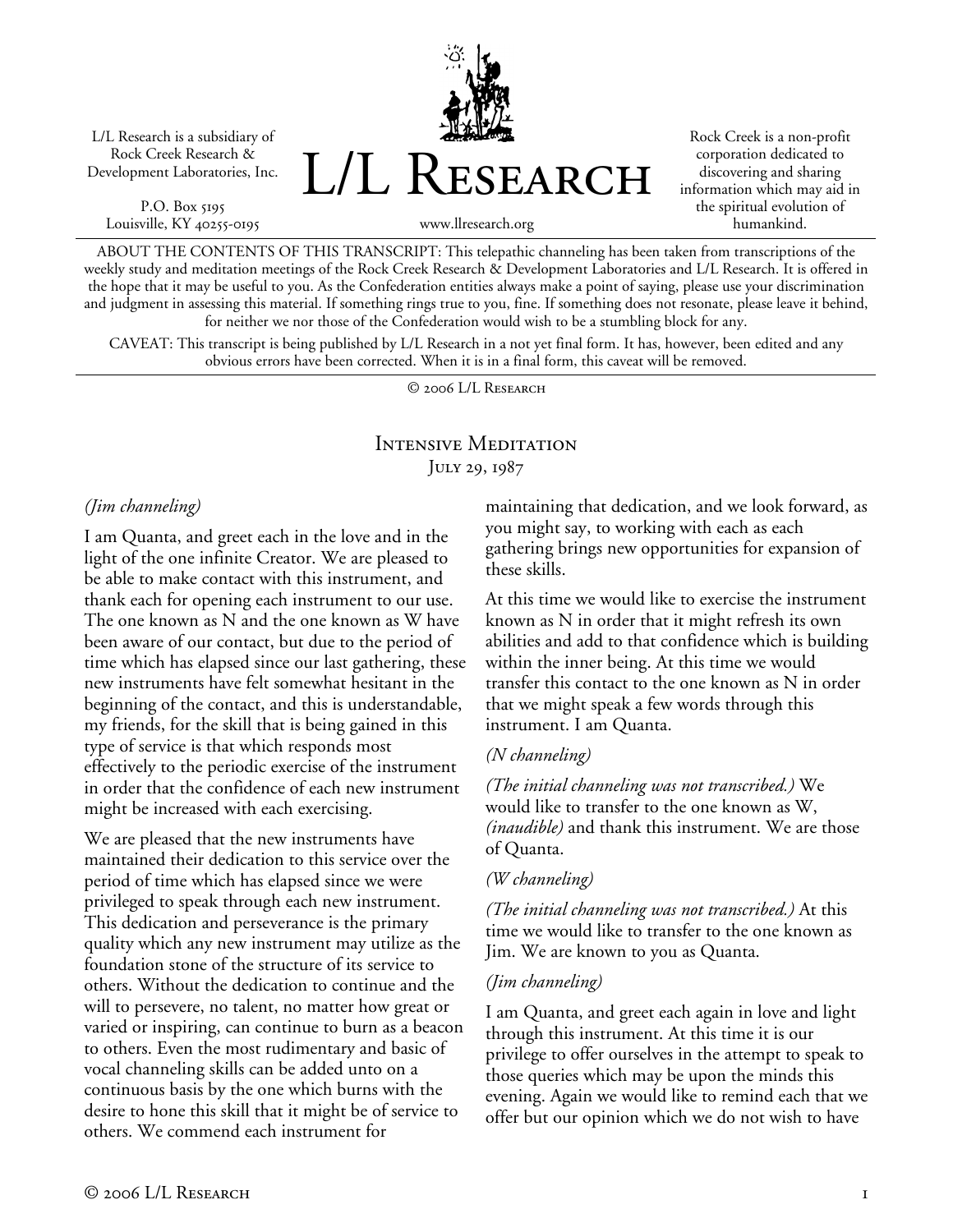any confuse with absolute truth. Please take that which we offer as opinion and as that which we have gained in our own seeking. May we begin with a query at this time?

**W:** How does one seek absolute truth?

I am Quanta, and, my sister, there is that which we call the one Creator which appears to us and to our teachers to be the one absolute Source of all that is, and each conscious being at some point within the experience of consciousness decides to seek that known as the Source or the Truth and to seek it in terms that can be comprehended and can be utilized as means by which the individual consciousness might move over greater and greater vistas and views and points of viewing that which is the creation, that which is the self, and that which is the journey of the self through the creation. This is a natural function of the conscious mind. However, we have discovered that for each portion of what seems to be truth that we gather unto ourselves in order to complete more of the puzzle of our existence, the greater grows the mystery of the nature of the one Creator from which all comes.

Thus, we find ourselves situated within a paradox. We seek to know as do all seekers of truth, and we gather pieces of that truth, and we move forward upon the journey of evolution and our steps seem sure and our experience serves us well, yet oftentimes we find that as we continue our journeys, that which was true at one time most often gives way to a greater truth that seems in comparison to be far surer and more reliable than any previous piece of knowledge we may have gathered.

Thus, our advice and that which we have to offer to each seeker is to gather all possible sources of information, to consider them in meditation and in comtemplation and in prayerful attention, and then to be moved by that which resonates with the inner being and to realize that the movement which shall be the fruit of such considerations is a movement into mystery which, as far as we can see, is infinite in nature.

However, that which is of the greatest truth for each seeker of truth seems to reside within the being of that seeker, and comes forth as that which is felt and then that which is known, as it begins to resonate with that which is sought and that which is attracted by the seeking to the seeker. Thus, the desire of the seeker draws from many sources that which is most

appropriate for that time within the seeker's experience and draws from within the seeker that which is already there and which ripens at the appropriate time according to the seeking that is expressed.

May we speak further, my sister?

**W:** Not on that question, thank you.

I am Quanta. We thank you, my sister. Is there another query?

**W:** Yeah, I have another a question. Over the past few months I have become almost totally freed from any kind of [grounding] attachments, such as animals, and only remain to have one animal, which is my horse. And I'm wondering if there isn't some reason why this is my *(inaudible)* and also whether or not it would be appropriate for me to find a new home for my horse [that at this time is loved], and I would just like your opinion on that.

I am Quanta, and to take the last query first, we do not feel it appropriate to guide to the point of specificity in such matters which are properly located within the realm of personal choice. However, upon the first part of the query, we might suggest that which is already supposed by the questioner, and that is to say that the seasons of the soul as it seeks its source are various and have the manifestations that are seen in the outer world and which often perplex the seeker. It may be that in a certain season that various opportunities pertaining to a single theme are presented to the seeker in any of many fields of interest and activity such as the nature of the home environment, the system of support within your culture known as the working or the job description, the nature of friendships and relationships with those close to one and the attitude given by the seeker to various possessions. The points or possibilities of each theme offer to the seeker the opportunity to evaluate that which is essential upon the journey at a particular point upon that journey.

There is what you may call the testing, oftentimes referred to as initiation of one kind or another. The attitude that is the means by which the seeker views and accepts the manifestations of the various seasons of the soul's seeking is that which is of most importance in each testing, for if it can be discovered within the point of view of the seeker that each situation has a metaphysical implication that